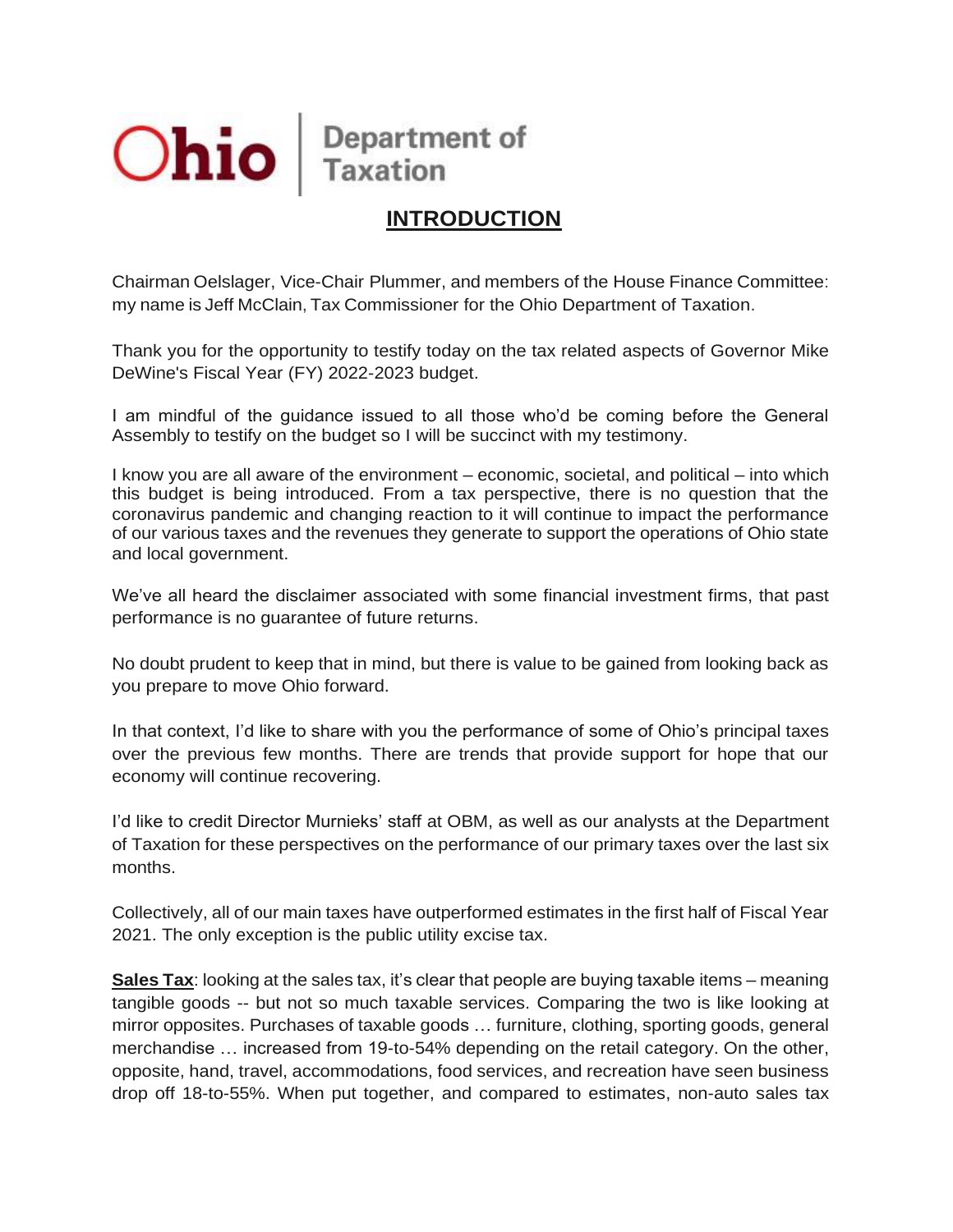revenues have come in 5.2% higher than anticipated over the previous six months ending December 31.

Sales tax on motor vehicles is also coming in above estimates for the first half of this Fiscal Year 2021. In the last three months of FY 21 ending December 31, sales tax on motor vehicles were 4.6% higher that same period, previous year.

**Individual Income Tax**: Ohio's second largest tax in terms of revenue also surpassed estimates but by a much more modest measure. Even though employer withholding rates were reduced by 4% in 2020, withholding collections for the first half of FY 21, were up by 0.3%.

**Commercial Activity Tax (CAT)**: the CAT has had a split performance in this FY 21. The first three months showed a decline in revenue compared to the previous year, but this most recent three months ending in December, revenue exceed the previous year by 4.7%. That's reflective of an economy that was recovering from the largest and fastest decline in the national economy in modern history.

**Cigarette and Other Tobacco Products Tax**: this is something of a good news, bad news story. Good news: revenues are up; bad news: people are smoking more. In calendar year 2020 revenues were 9.8% higher than estimates.

**Bottom Line**: Fiscal Year-to-date revenues, ending December 31, are 3.7% above estimates, with total GRF taxes of approximately \$12.9 billion.

## **TAX EXPENDITURE REPORT (TER)**

I'd like to move on now to a brief description of the Tax Expenditure Report – or TER -- a publication that is part of the Governor's Executive Budget. The TER is produced by the Department of Taxation as a statutorily-designated responsibility of the Tax Commissioner.

The Tax Expenditure Report is just that: a report on the 138 tax expenditures that have accumulated over the years and estimates of their respective costs. The Department estimates reduced potential tax receipts by \$9.2 billion in Fiscal Year 2022 from these expenditures. That's up from an estimated \$8.7 billion five years prior in Fiscal Year 2018.

## **DEPARTMENT ACCOMPLISHMENTS**

I'd like to take a moment to mention some of the Department's accomplishments in 2020. Apart from collecting taxes and overseeing the state tax system, we've been busy.

Some of our more notable initiatives:

• Developed a system that enables employers to submit W-2s electronically through the Ohio Business Gateway.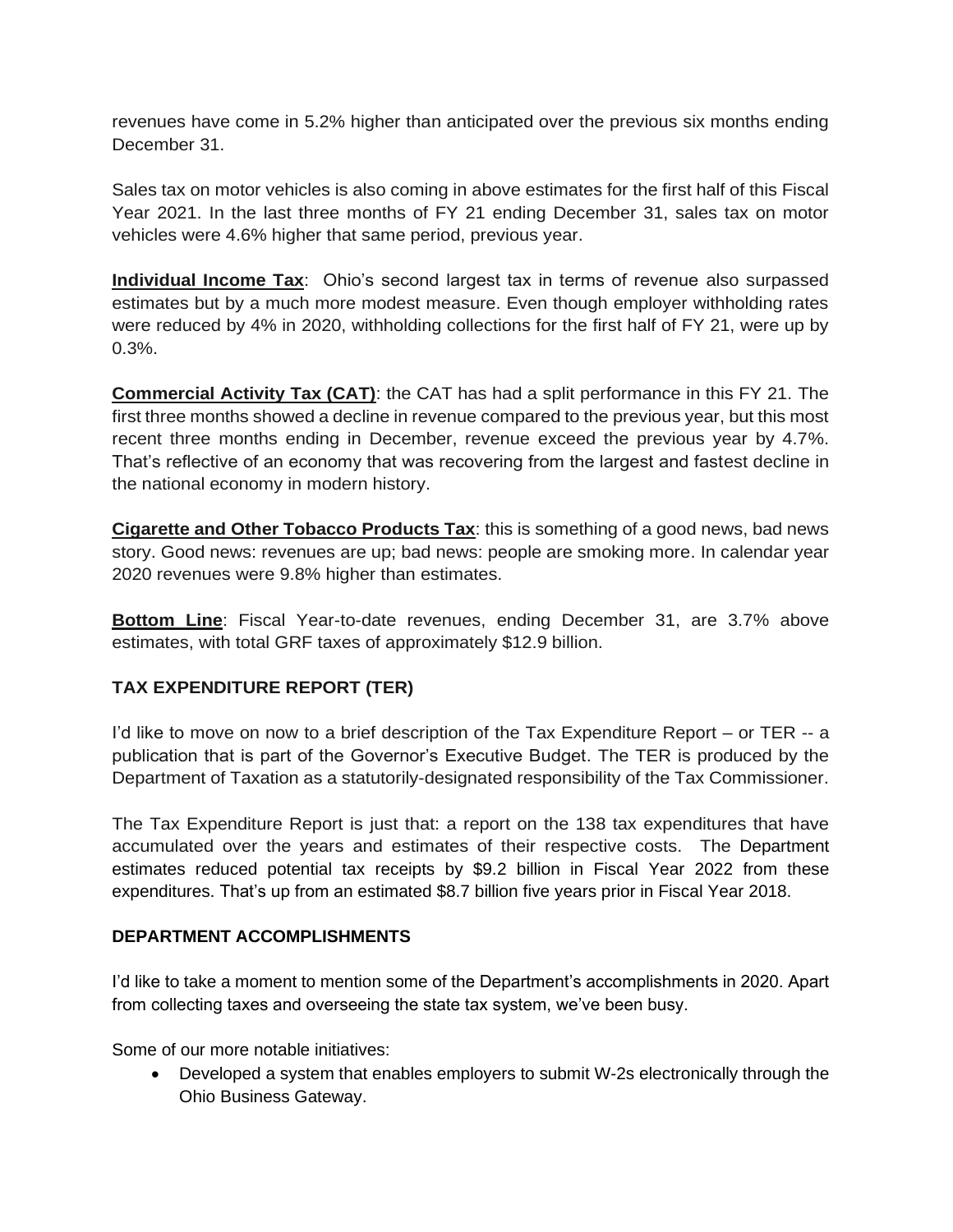- Another upgrade, we rolled out a system that allows taxpayers and tax practitioners to respond to notices from the tax department electronically. This provides real-time confirmation of receipt.
- We modernized our web site and integrated it into the state's growing network of connected and coordinated network of agency web sites.
- We streamlined our legal processes and significantly cut down on the time it takes to move legal cases through the system. Additionally, the Department now accepts appeals electronically through its Online Notice Response System and publishes all Final Determinations on its website.
- And internally, we implemented a 'single sign-on' system for our employees to access the various technology platforms we use. This reduces our infrastructure costs and increases our efficiency.

## **PROPOSED TAX LAW ITEMS**

Chairman Oelslager, the Department has no major policy items included in the "As Introduced" version of the budget. You will find two dozen of what I would characterize as technical or clarifying items that we believe will improve the understanding of and functionality of those tax laws.

I have included a listing of these changes as an addendum to this testimony for you to examine as this committee proceeds through its deliberations on the budget.

You'll see that they touch on various taxes including the commercial activity tax, or CAT, the financial institutions tax, or the FIT, the individual income tax, real property tax and some of the excise taxes and fees.

They also recommend some modifications to tax processes, primarily our revenue accounting function which, among other responsibilities, calculates and executes the receipt and distribution of tax revenues.

With that, Mr. Chairman and members of the House Finance Committee, I'd like to thank you for your time and would be happy to answer any questions you may have.

## **Ohio Department of Taxation – Summary of Provisions**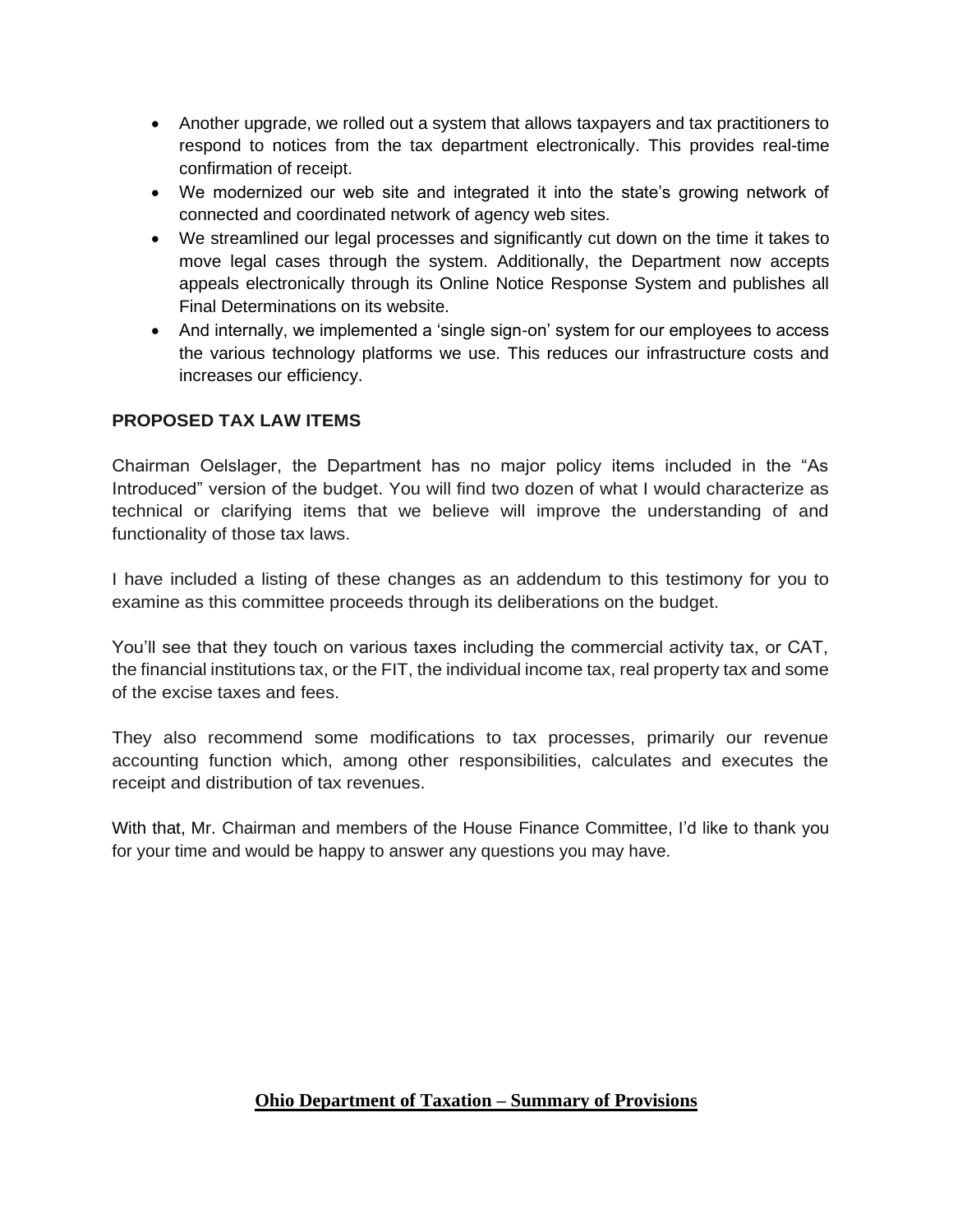## *FY2022-2023 Operating Budget*

- Department of Taxation's funding line items.
- Outlines how the Department distributes collected revenues.
- Clarifies for the commercial activity tax that the annual minimum tax applicable to a taxpayer's first one million dollars in taxable gross receipts is based upon gross receipts reported in the previous calendar year.
- Codifies the tests used to determine common ownership and define membership in combined taxpayer groups and consolidated taxpayer groups for the commercial activity tax.
- Allows a real property tax exemption for permanent housing for the developmentally disabled when the owner receives funding from the state and/or is licensed by the Ohio Department of Developmental Disabilities or is a "provider controlled residential setting" as that term is defined by the Ohio Department of Developmental Disabilities.
- Allows certificate holders to prove that exclusive property not identified on an application filed prior to July 1, 2021, was consumed, used, and necessary for the operation of an exempt facility.
- Changes R.C. 5703.21 to permit the Department to share certain information with the State Racing Commission.
- Adds the resort area gross receipts excise tax (including tourism development districts) to the taxes required to be reviewed annually by the Tax Commissioner prior to liquor permit renewals and before applications for transfers of ownership.
- Removes the "NAICS code" requirement as it relates to the BID.
- Changes R.C. 5747.01(A)(5) to clarify that all railroad retirement that is subject to federal taxation, but is exempt from state taxation by federal law, is deductible in computing Ohio adjusted gross income.
- Updates R.C. 5747.05(B)(3) to change time frame to file an amended return to report changes to a taxpayer's Ohio resident credit from 60 days to 90 days. This makes the time frame consistent with other amended return deadlines.
- Codifies the deduction for reciprocity agreements as part of the definition of Ohio adjusted gross income.
- Changes R.C. 5747.08(H) to list the various forms of withholding and clarifies that whoever is required to report the income on their Ohio return is who is entitled to a credit